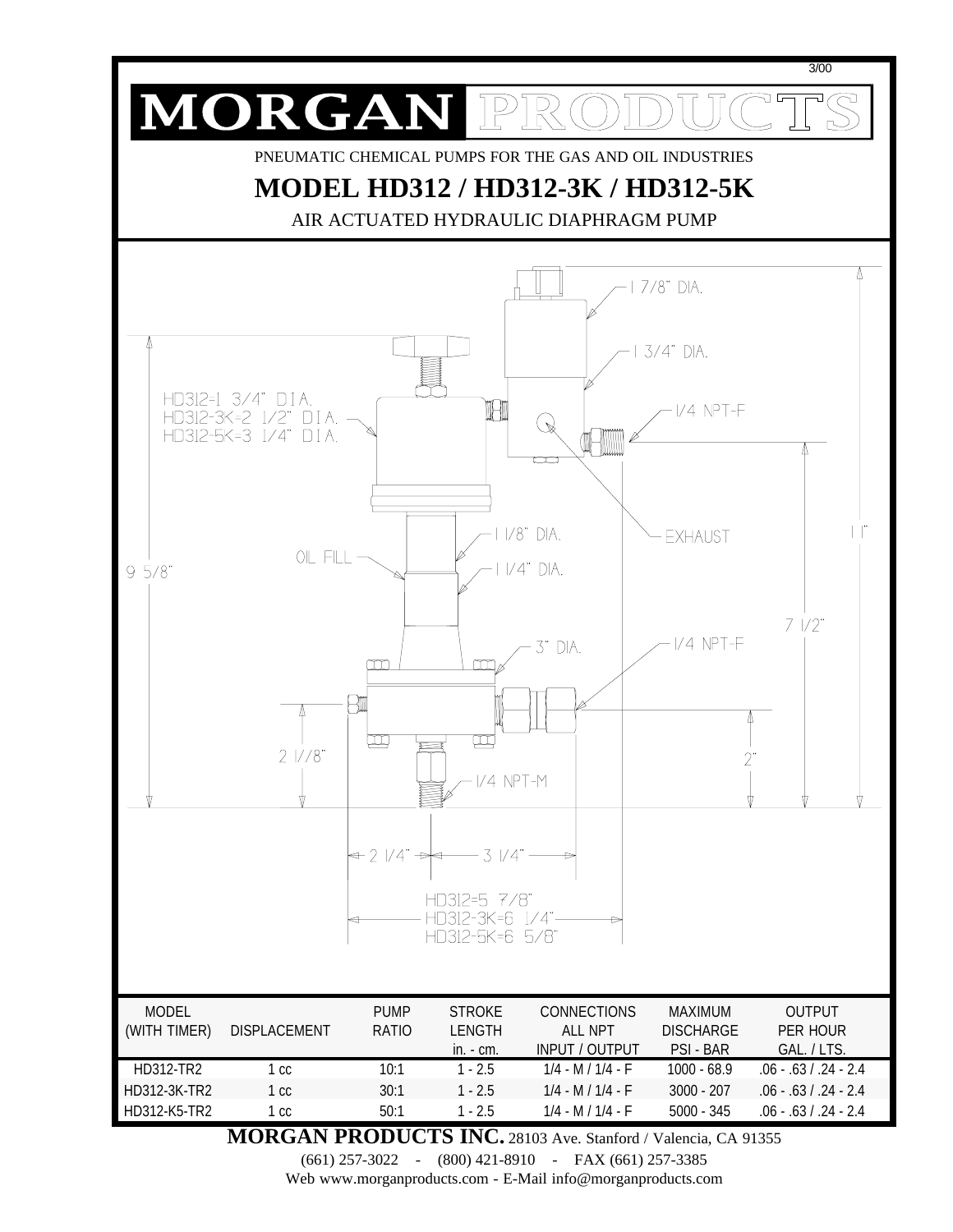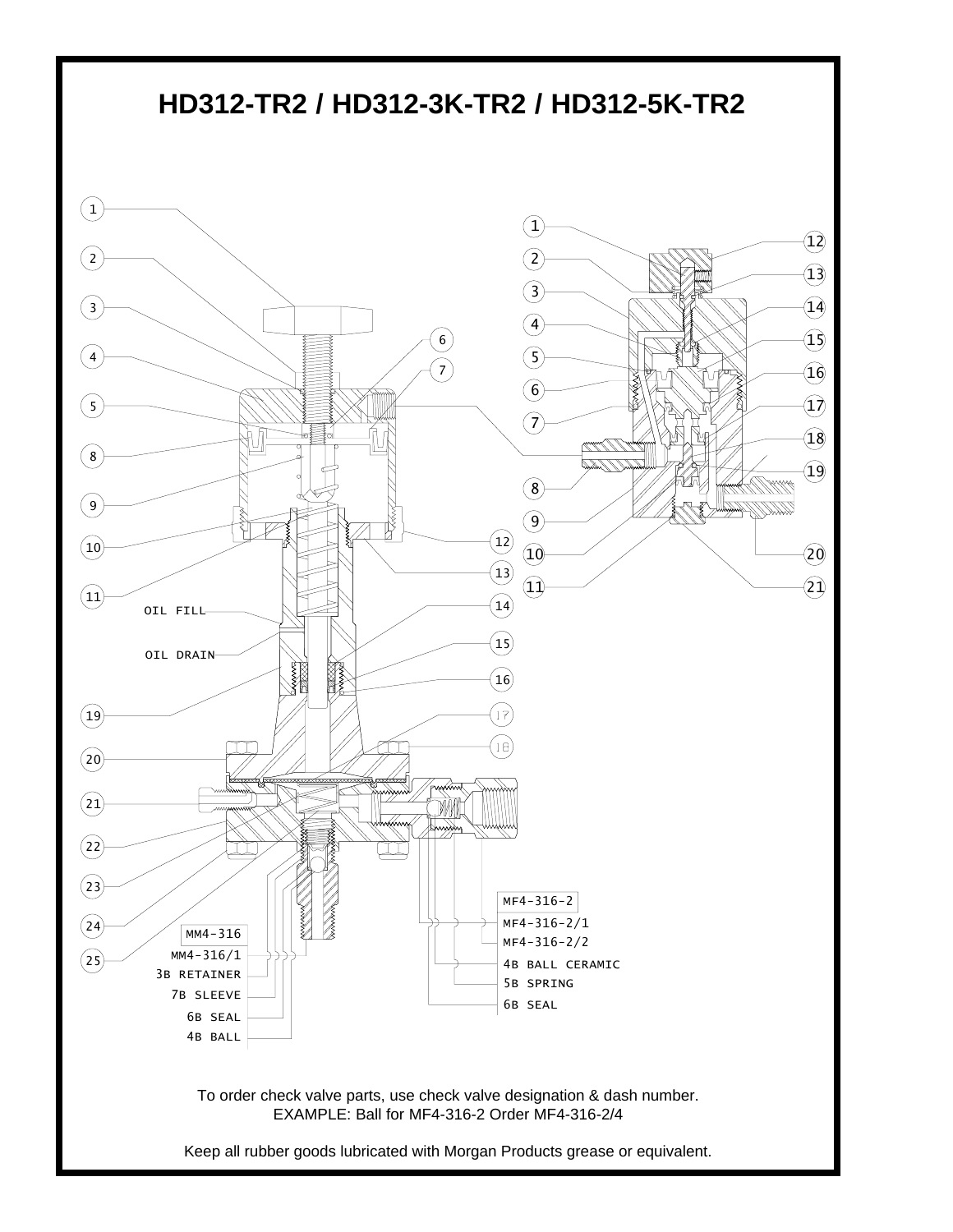# **MODEL HD312 / HD312-3K / HD312-5K PARTS LIST**

# **MODEL TR2 PARTS LIST**

|                 | NO NAME                    | PART NO.                        | <b>MODEL</b>    |
|-----------------|----------------------------|---------------------------------|-----------------|
| 1               | Stroke Adjuster            | HD312-1                         | ALL             |
| $\overline{c}$  | Locknut                    | $100 - 2$                       | ALL             |
| 3               | O-Ring Seal                | $100-3$                         | ALL             |
| 4               | Air Chambers               | $100 - 4$                       | HD312           |
|                 |                            | $200 - 4$                       | HD312-3K        |
|                 |                            | 300-4                           | HD312-5K        |
| 5               | <b>O-Ring Seal</b>         | $\star$<br>100-11               | ALL             |
| 6               | Piston Locknut             | $100 - 7$                       | <b>ALL</b>      |
| 7               | <b>Pistons</b>             | 100-8                           | HD312           |
|                 |                            | 200-8                           | HD312-3K        |
|                 |                            | 300-8                           | HD312-5K        |
| 8               | <b>Piston Seals</b>        | $\star$<br>100-9                | HD312           |
|                 |                            | $\star$<br>200-9                | HD312-3K        |
|                 |                            | $\star$<br>300-9                | HD312-5K        |
| 9               | <b>Spring Guide</b>        | HD312-10                        | HD312-3K, 5K    |
| $\overline{10}$ | Plunger                    | $\star$<br>HD312-15             | <b>ALL</b>      |
| 11              | <b>Return Spring</b>       | $\overline{\ast}$<br>$100 - 13$ | <b>HD312</b>    |
|                 |                            | 200-13                          | HD312-3K, 5K    |
| 12              | Air Chamber Rings          | 100-5                           | HD312           |
|                 |                            | 200-5                           | HD312-3K        |
|                 |                            | 300-5                           | HD312-5K        |
| 13              | Faceplates                 | 200-6                           | HD312-3K        |
|                 |                            | 300-6                           | HD312-5K        |
| 14              | <b>Back Up Ring</b>        | $^\star$ +<br>HD312-19          | ALL             |
| 15              | <b>Pressure Seal</b>       | $^\star$ +<br>HD312-20          | ALL             |
| 16              | O-Ring Seal                | $\star$<br>$50-21$              | ALL             |
| 17              | Diaphragm                  | HD312-32                        | ALL             |
| 18              | Chamber Bolt               | $\overline{D40}$ -PVC-10 $(8)$  | HD312, HD312-3K |
|                 |                            | HD-5K-36                        | HD312-5K        |
| 19              | <b>Oiler Housings</b>      | HD312-14                        | HD312           |
|                 |                            | HD312-3K-14                     | HD312-3K, 5K    |
| 20              | Hydraulic Chamber          | HD312-29                        | ALL             |
| 21              | Bleeder                    | 125-22                          | ALL             |
| 22              | Pressure Chamber           | HD312-23                        | ALL             |
| 23              | Spring Cup                 | HD312-35                        | ALL             |
| 24              | Locknut                    | D40-9<br>(8)                    | HD312, HD312-3K |
|                 |                            | HD-5K-37                        | HD312-5K        |
| 25              | Diaphragm Spring           | $\star$<br>HD312-36             | ALL             |
|                 | 1oz. Grease                | $\star$                         | ALL             |
|                 | $10z.$ Oil                 | $\star$<br>HD187-24             | <b>ALL</b>      |
|                 | * = Included in Repair Kit |                                 |                 |

+ = Included in Seal Set

#### **REPAIR KITS AND SEAL SET**

| PART NO.    | <b>DESCRIPTION</b> | <b>MODEL</b> |
|-------------|--------------------|--------------|
| HD312-50    | <b>REPAIR KIT</b>  | HD312        |
| HD312-3K-50 | <b>REPAIR KIT</b>  | HD312-3K     |
| HD312-5K-50 | <b>REPAIR KIT</b>  | HD312-5K     |
| HD312-48    | <b>SEAL SET</b>    | ALL          |
| TR2-50      | <b>REPAIR KIT</b>  | TR2          |

| $\overline{NO}$ | <b>NAME</b>           | PART NO.                      | <b>MATERIAL</b> |
|-----------------|-----------------------|-------------------------------|-----------------|
| 1               | <b>Metering Valve</b> | TR2-3                         | 303 SS          |
| $\overline{2}$  | <b>Knob Spring</b>    | TR2-2                         | 302 SS          |
| $\overline{3}$  | <b>Upper Body</b>     | TR <sub>2-5</sub>             | $303$ SS        |
| 4               | <b>Metering Seat</b>  | <b>TR2-6</b>                  | 18-8 SS         |
| 5               | O-Ring                | TR2-13                        | <b>BUNA-N</b>   |
| 6               | <b>Upper Seal</b>     | TR2-10                        | <b>VITON</b>    |
| 7               | O-Ring                | $TR2-14$<br>$\star$           | <b>BUNA-N</b>   |
| $\overline{8}$  | 1/8" NPT Nipple       | TR2-22                        | $303$ SS        |
| 9               | Lower Body            | <b>TR2-8</b>                  | 303 SS          |
| $\overline{10}$ | <b>Poppet Seal</b>    | $\overline{\ast}$<br>$TR2-17$ | <b>VITON</b>    |
| $\overline{11}$ | <b>Plug Seal</b>      | TR <sub>2</sub> -18           | <b>BUNA-N</b>   |
| $\overline{12}$ | Knob                  | TR <sub>2-1</sub>             | PI ASTIC        |
| $\overline{13}$ | O-Ring                | ∗<br>TR <sub>2</sub> -4       | <b>BUNA-N</b>   |
| $\overline{14}$ | <b>Teflon Seal</b>    | $\overline{\ast}$<br>$TR2-7$  | <b>TEFLON</b>   |
| $\overline{15}$ | Piston                | <b>TR2-9</b>                  | <b>NYLON</b>    |
| $\overline{16}$ | <b>Middle Seal</b>    | $\star$<br>TR2-11             | <b>VITON</b>    |
| $\overline{17}$ | <b>Lower Seal</b>     | $\star$<br>TR2-12             | <b>VITON</b>    |
| 18              | Poppet                | TR <sub>2</sub> -15           | PVC             |
| $\overline{19}$ | Poppet O-Ring         | TR2-16<br>$\star$             | <b>VITON</b>    |
| $\overline{20}$ | 1/8 x 1/4 NPT Nipple  | TR2-21                        | 303 SS          |
| $\overline{21}$ | Plug                  | TR2-19                        | 303 SS          |
|                 | 1oz. Grease           | $^\star$                      |                 |

\* = Included in Repair Kit

### **MATERIAL SPECIFICATIONS HD312 / HD312-3K / HD312-5K**

| <b>NAME</b>                | <b>STANDARD</b>              | <b>OPTION</b> |
|----------------------------|------------------------------|---------------|
| Stroke Adjuster            | 18-8 SS & ABS                |               |
| Locknut                    | 18-8 SS                      |               |
| <b>O-Ring Seals</b>        | Buna - N                     | Viton         |
| <b>Piston Seals</b>        | Buna - N                     | Viton         |
| Plunger                    | 17-4 SS                      |               |
| <b>Return Spring</b>       | <b>Teflon Coated Inconel</b> |               |
| <b>Back Up Ring</b>        | <b>PVC</b>                   |               |
| <b>Pressure Seal</b>       | Graphite Filled Teflon       |               |
| Diaphragm                  | Teflon Faced Buna-N          |               |
| <b>Chamber Bolt</b>        | 18-8 SS                      |               |
| <b>Bleeder</b>             | 316 SS                       |               |
| <b>Pressure Chamber</b>    | 316 SS                       |               |
| Spring Cup                 | 316 SS                       |               |
| Diaphragm Spring           | Inconel                      |               |
| <b>Check Valve Bodies</b>  | 316 SS                       |               |
| <b>Check Valve Seals</b>   | Teflon                       |               |
| <b>Check Valve Balls</b>   | Ceramic                      |               |
| <b>Check Valve Springs</b> | Inconel                      |               |
|                            |                              |               |